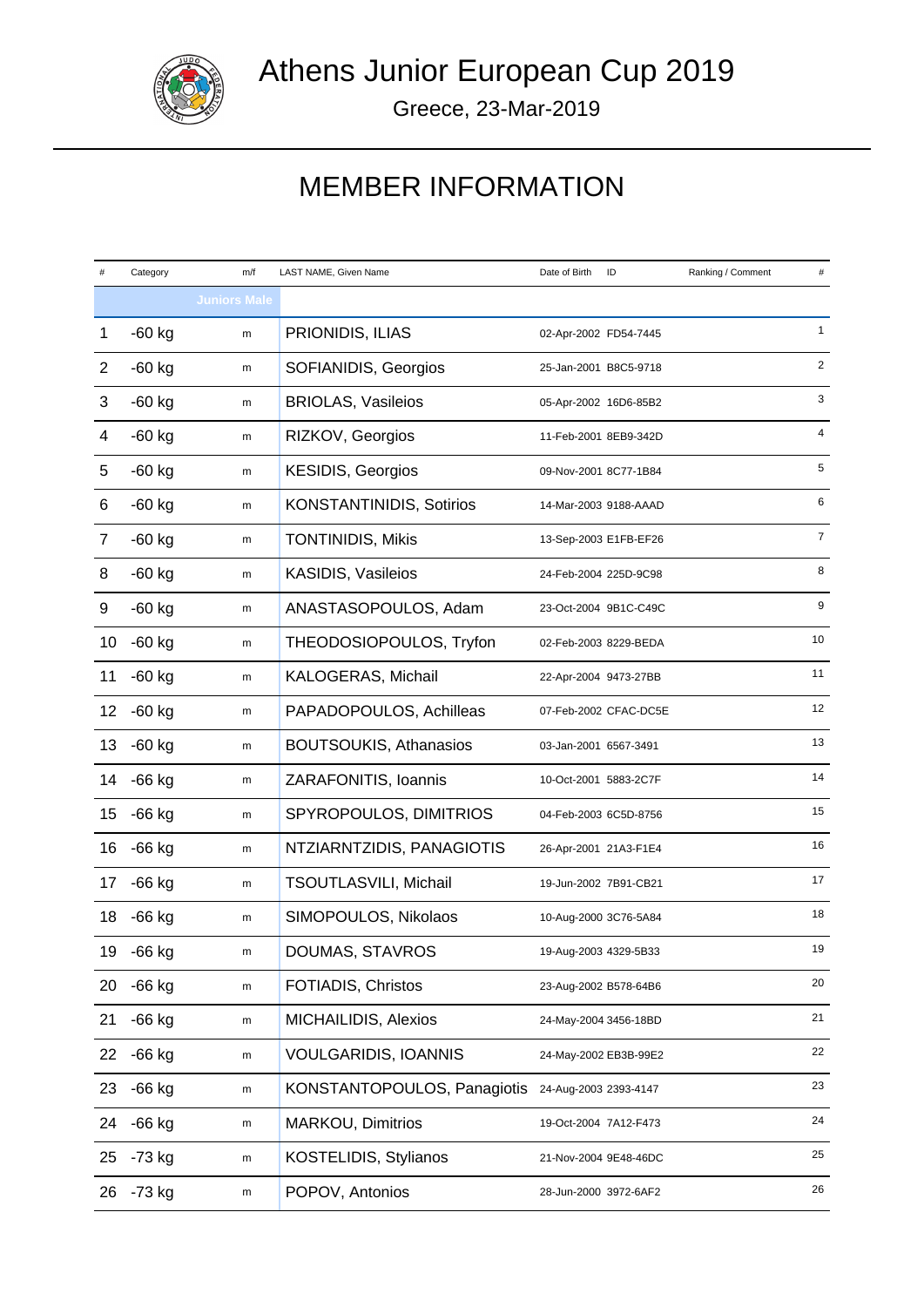| 27 | $-73$ kg  | m         | SKORDAS, Ilias                 | 05-Jun-2003 3E1E-F99D | 27 |
|----|-----------|-----------|--------------------------------|-----------------------|----|
| 28 | -73 kg    | m         | OIKONOMIDIS, Kyriakos          | 28-Jul-2002 D545-FC67 | 28 |
| 29 | $-73$ kg  | m         | THIVAIOS, Dimitrios            | 21-Jun-2002 18C1-CC4E | 29 |
| 30 | $-73$ kg  | m         | <b>TOGIAS, Konstantinos</b>    | 15-Apr-2000 9B99-3BB7 | 30 |
| 31 | $-73$ kg  | m         | AGKTZIDIS, Ioannis             | 05-Jan-1999 7E6D-F532 | 31 |
| 32 | -73 kg    | m         | ROUMELIS, Pantelis             | 28-Aug-2002 D4E3-CC41 | 32 |
| 33 | -73 kg    | m         | TIMOU, Paraskevas              | 21-Oct-2002 8B2A-E1FD | 33 |
| 34 | $-81$ kg  | m         | ZAFEIRIDIS, Georgios           | 28-Mar-2000 A225-2474 | 34 |
| 35 | $-81$ kg  | m         | MILONELIS, Athanasios          | 19-Mar-2001 EDF9-971A | 35 |
| 36 | $-81$ kg  | m         | DEMOURTSIDIS, Theodoros        | 07-Feb-2000 EC8C-FA3F | 36 |
| 37 | $-81$ kg  | m         | ANGELIDIS, Konstantinos        | 31-Jan-1999 91CF-43E9 | 37 |
| 38 | $-90$ kg  | m         | KHUSKIVADZE, Luka              | 25-Jul-2001 FDD2-6F8C | 38 |
| 39 | $-90$ kg  | m         | KOURTIDIS, Andreas             | 08-May-2001 481E-4F75 | 39 |
| 40 | $-90$ kg  | m         | PATINIOTIS, Alexandros         | 22-Apr-2000 23CB-3A52 | 40 |
| 41 | $-90$ kg  | m         | KOTANIDIS, Alexandros          | 09-Jun-2002 7EEE-63AA | 41 |
| 42 | $-90$ kg  | m         | FOULIDIS, Athanasios           | 31-May-1999 66A2-A929 | 42 |
| 43 | $-90$ kg  | m         | MAVROMATIS, Pavlos Avraam      | 17-Feb-2003 BD15-C387 | 43 |
| 44 | -100 kg   | ${\sf m}$ | PAPANIKOLAOU, Panagiotis       | 06-Jun-2001 43FB-9168 | 44 |
| 45 | -100 kg   | m         | <b>ALEXANDRIDIS, Dimitrios</b> | 05-Nov-2001 1C8B-B288 | 45 |
| 46 | $-100$ kg | m         | <b>STROUMPAS, Dimitrios</b>    | 20-Jun-2003 E652-12C9 | 46 |
| 47 | $+100$ kg | m         | <b>TSOUMITAS, Dimitrios</b>    | 03-Aug-1999 63AF-8723 | 47 |
| 48 | $+100$ kg | ${\sf m}$ | LEONIDIS, Aristotelis aris     | 05-Feb-2002 BD7D-9A6A | 48 |
| 49 | +100 kg   | m         | BIZIOS, Christos               | 30-Jun-2003 B11C-FCE1 | 49 |

|   |          | <b>Juniors Female</b> |                                                   |                          |    |
|---|----------|-----------------------|---------------------------------------------------|--------------------------|----|
|   | $-48$ kg | $\mathsf{f}$          | THEODORAKOPOULOU, Ekaterini 26-Apr-1999 593D-51C5 |                          | 50 |
| 2 | $-48$ kg | $\mathsf{f}$          | MANTZIARA, CHRISTINA                              | 20-Feb-2001 CCDB-77E4    | 51 |
| 3 | $-48$ kg | $\mathsf{f}$          | TSIMENI, Christiana-Angeliki                      | 10-Jul-2002 7AC7-CDD9    | 52 |
|   | $-48$ kg | $\mathsf{f}$          | ANTONIOU, Spyridoula                              | 03-Mar-2004 8273-D15C    | 53 |
| 5 | $-48$ kg | $\mathsf{f}$          | DEDILA, Maria-Ioanna                              | 02-Mar-1999 1EA1-E522    | 54 |
| 6 | $-52$ kg | $\mathsf{f}$          | KOUTSIORI, MARIA-ANTONIA                          | 19-Aug-2003 F4C3-DA2D    | 55 |
|   | $-52$ kg | $\mathsf{f}$          | KAISOPOULOU, Panagiota                            | 07-Jul-2001<br>C9B3-8888 | 56 |
| 8 | $-52$ kg | $\mathsf{f}$          | SOFIKITI, Myrto                                   | 09-May-2002 1491-2762    | 57 |
| 9 | $-52$ kg | $\mathsf{f}$          | MOSALOU, Christina-Maria                          | 23-Jul-2004 7FD5-664D    | 58 |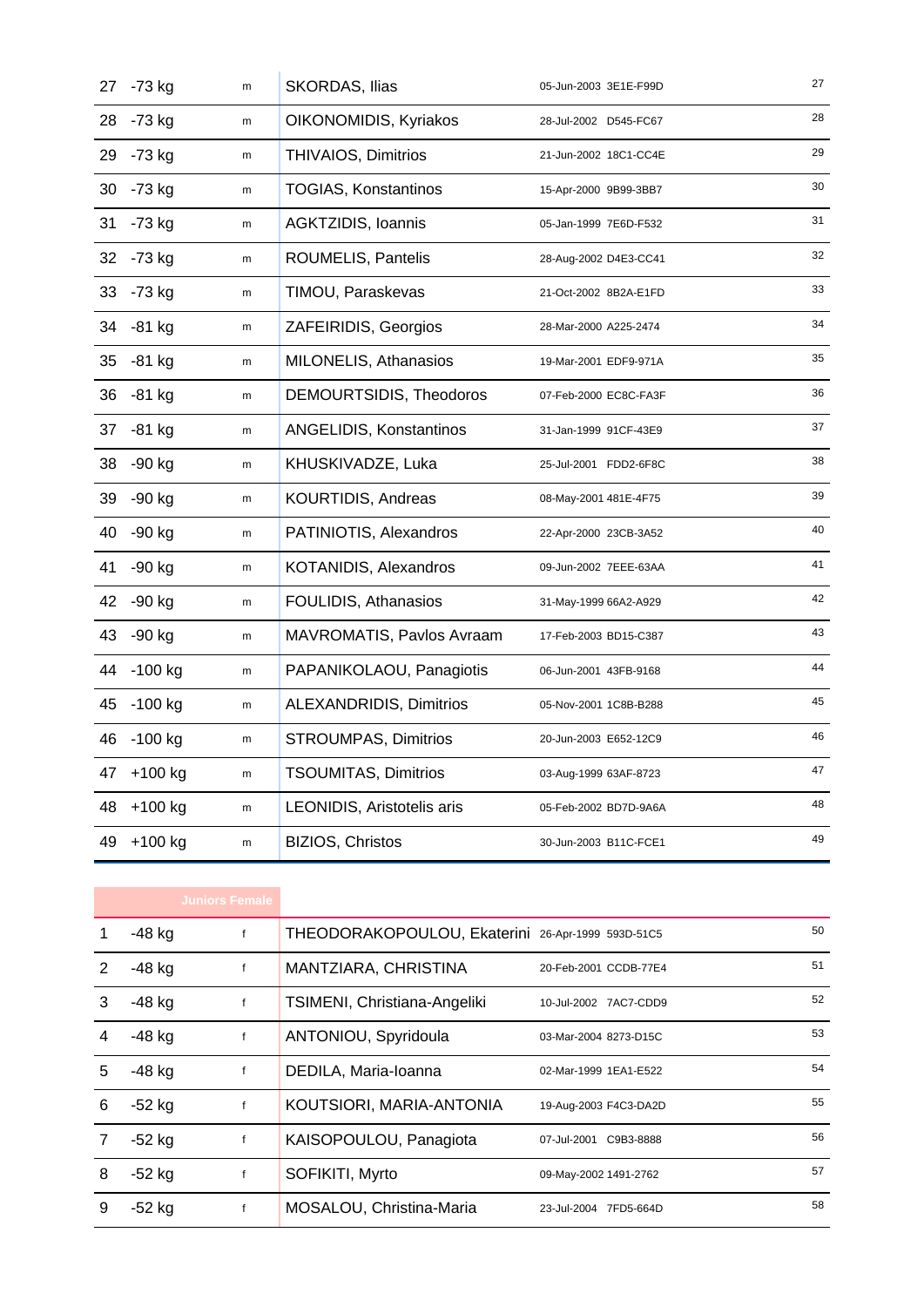| 10 | $-52$ kg | f           | KOUGIA, Angeliki                                  | 06-Aug-2004 A233-9EC5 | 59 |
|----|----------|-------------|---------------------------------------------------|-----------------------|----|
| 11 | $-57$ kg | f           | GOGUA, VALENTINA                                  | 15-Jul-2001 1846-6362 | 60 |
| 12 | $-57$ kg | f           | ALEXOPOULOU, Aikaterini                           | 28-Jul-2001 9397-8B4C | 61 |
| 13 | -57 kg   | f           | ANGELI, Lamprini-Marina                           | 21-Jan-2002 4CF8-AA27 | 62 |
| 14 | $-57$ kg | f           | ZACHARIOUDAKI, Pinelopi                           | 08-Jul-2003 EE8D-74CF | 63 |
| 15 | $-57$ kg | f           | VATHIOTOU, Christina                              | 26-Jun-2003 BB4F-ABDE | 64 |
| 16 | $-57$ kg | f           | AVRAMIDOU, Areti                                  | 21-Jan-2003 FA6C-33CC | 65 |
| 17 | $-57$ kg | f           | IOANNOU, Anna                                     | 16-Apr-2003 12FB-274C | 66 |
| 18 | $-57$ kg | f           | APATSIDOU, Danai                                  | 14-May-2000 8B8E-8E9D | 67 |
| 19 | $-63$ kg | f           | STAMOULI, Christina                               | 02-Dec-2002 7395-5B8D | 68 |
| 20 | $-63$ kg | f           | THEODORAKOPOULOU,<br>Konstantina                  | 24-May-2002 A3D1-D91C | 69 |
| 21 | $-63$ kg | f           | SAROGLAKI, VASILEIA                               | 08-Nov-2003 4AA3-55AC | 70 |
| 22 | $-63$ kg | f           | PETROUTSOU, Aikaterini                            | 24-Mar-2004 E5BE-B477 | 71 |
| 23 | $-63$ kg | f           | SKORDA, Marianthi eirini                          | 26-Jul-2000 5354-999D | 72 |
| 24 | $-63$ kg | f           | GIANNAKOU, Paraskevi                              | 28-Jan-2001 6CCE-1252 | 73 |
| 25 | $-63$ kg | f           | EVANGELOPOULOU-<br>STEFANOPOULOU, Efstathia       | 08-Feb-2002 2F9D-28A5 | 74 |
| 26 | $-70$ kg | f           | VASILEIOU, THEOFANIA-MARINA 17-Jul-2001 2163-A5B6 |                       | 75 |
| 27 | $-70$ kg | f           | AMARANTIDOU, Ioanna                               | 07-Jun-2000 AC29-8D8D | 76 |
| 28 | $-70$ kg | f           | DIMOU, ARISTEA - IOANNA                           | 22-Jun-2003 E723-FED8 | 77 |
| 29 | $-70$ kg | $\mathsf f$ | PISCHOU, Martha                                   | 14-Mar-2003 82BB-C4DB | 78 |
| 30 | $-70$ kg | f           | KATSAOUNI, Elpida-Effrosyni                       | 02-Nov-2000 E546-1EEC | 79 |
| 31 | -78 kg   | f           | NIKA, Elli                                        | 20-Feb-2002 89AD-6CEA | 80 |
| 32 | $-78$ kg | f           | RIZOU, MARIA                                      | 10-Jul-2001 99D1-1E62 | 81 |
| 33 | -78 kg   | f           | DOUMANI, Maria                                    | 19-Jan-1999 8ED4-316D | 82 |
| 34 | +78 kg   | f           | ALEXANDRIDI, Aliki                                | 16-Sep-2003 456F-3D54 | 83 |

|   |         | <b>DELEGATION</b> |                          |                       |    |
|---|---------|-------------------|--------------------------|-----------------------|----|
|   | Coach   |                   | BOLATAEVA, Fatima        | 25-Feb-1970 12EA-D18E | 84 |
|   | Coach   | m                 | <b>KAMPEROS, Ioannis</b> | 25-Aug-1980 5892-AE11 | 85 |
|   | Coach   | m                 | TSOTSKOLAURI, Zviad      | 26-Jun-1977 6BBA-A6CD | 86 |
|   | Referee | m                 | PAPADAKIS, Nikolaos      | 06-Oct-1971 65C3-C3E7 | 87 |
| 5 | Referee | m                 | PAPADIMITRIOU, Dimitrios | 13-Jan-1981 DD3A-C845 | 88 |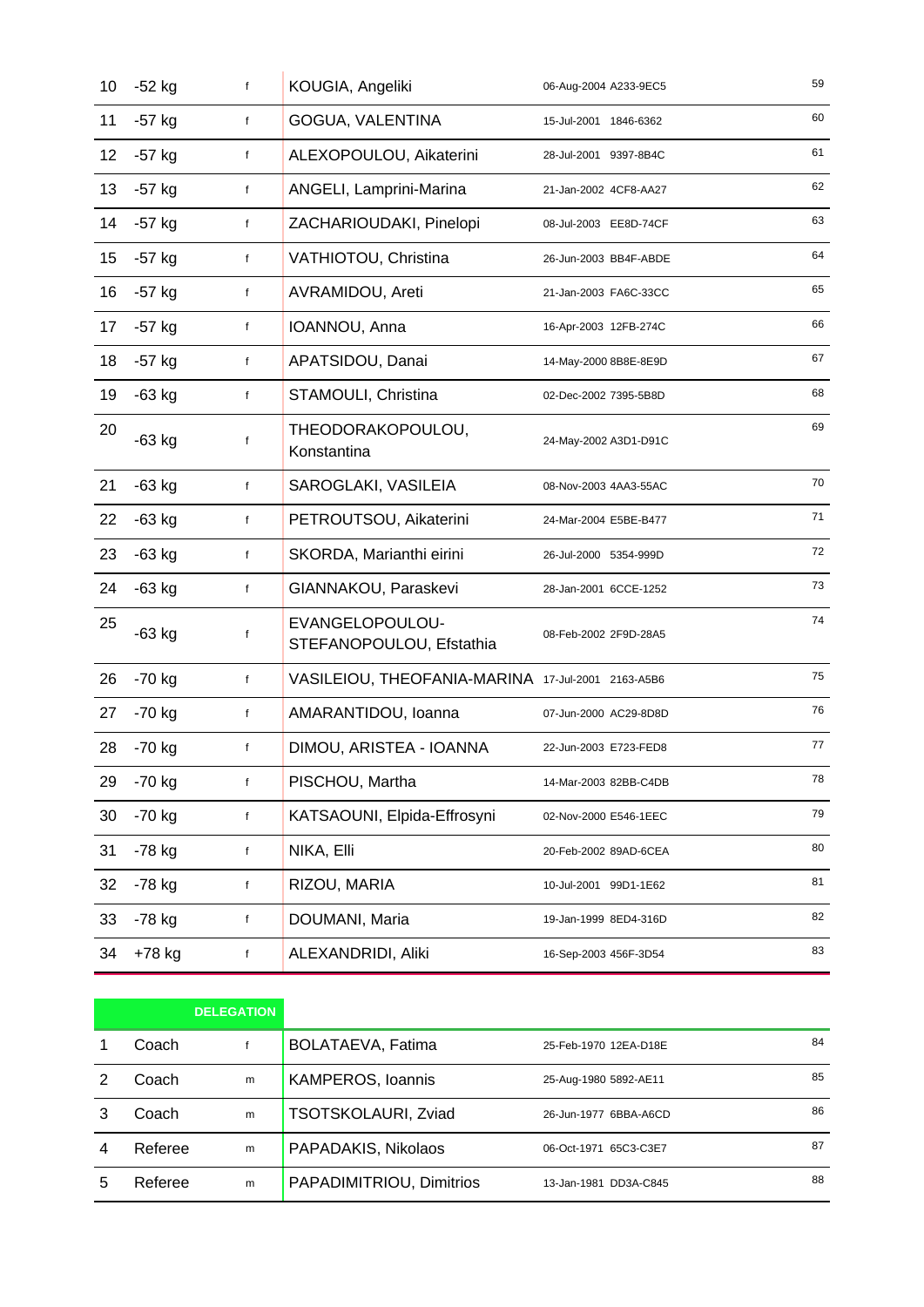| 6               | Referee  | m            | KITSOPOULOS, Alexandros       | 28-May-1973 D8CE-C2D8 | 89  |
|-----------------|----------|--------------|-------------------------------|-----------------------|-----|
| 7               | Coach    | m            | KOUTSOUMPELIS, Athanasios     | 23-Sep-1988 E638-84AC | 90  |
| 8               | Coach    | m            | <b>VOTIKAS, Grigorios</b>     | 24-Jan-1991 7293-B31E | 91  |
| 9               | Coach    | m            | <b>GEORGIADIS, Anastasios</b> | 17-Feb-1954 211A-8A55 | 92  |
| 10              | Coach    | m            | CHEKIMOGLOU, Nikolaos         | 17-Nov-1958 BF18-726A | 93  |
| 11              | Coach    | m            | <b>ANTONIOU, Nikolaos</b>     | 27-Apr-1961 6AC4-5A55 | 94  |
| 12 <sup>°</sup> | Coach    | m            | ILIADIS, Vladimiros           | 06-Dec-1982 8C5E-8393 | 95  |
| 13              | Coach    | m            | DOUMAS, Alexandros            | 02-Apr-1969 49D1-1D83 | 96  |
|                 | 14 Coach | m            | MANTZOROS, Leonidas           | 23-May-1986 CCD2-C5B8 | 97  |
| 15              | Referee  | $\mathsf{f}$ | KANTAROU, Stefania            | 13-May-1972 C83C-EDB3 | 98  |
| 16              | Referee  | m            | <b>TSOPANELIS, Charis</b>     | 26-Jun-1997 E496-9D1A | 99  |
| 17              | Coach    | m            | GKOGKOUA, Ntourou             | 20-Oct-1972 5EE9-187F | 100 |
| 18              | Coach    | m            | ILIADIS, Nikolaos             | 26-Apr-1957 C28D-78CE | 101 |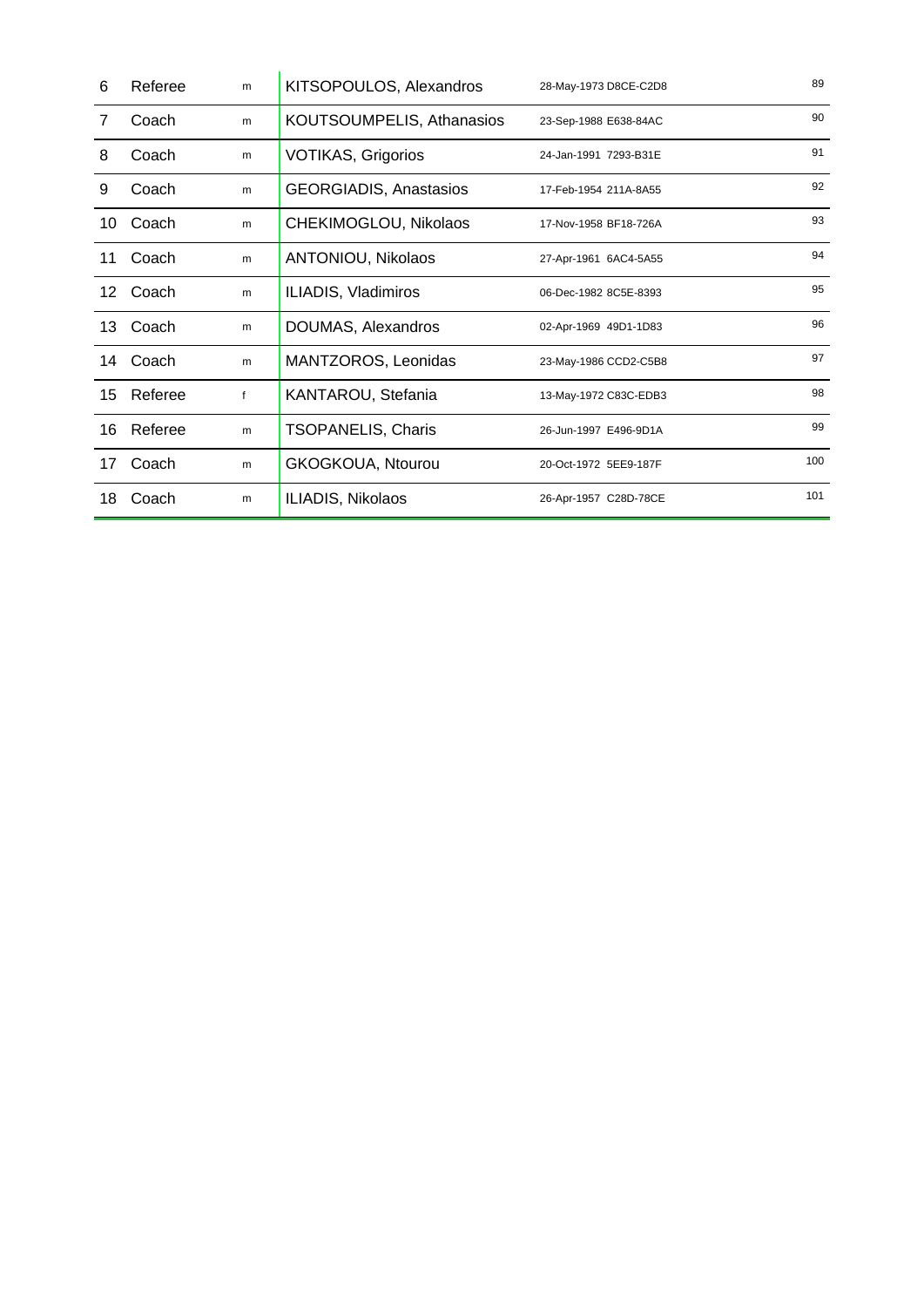All competitors, coaches and officials must be entered with the IJF online registration system. After the deadline coaches or officials may be replaced, competitors only in the case of an injury. But no additional competitors, coaches or officials can be added during accrediation or later.

For any support please contact registration@ijf.org in time before end of deadline.